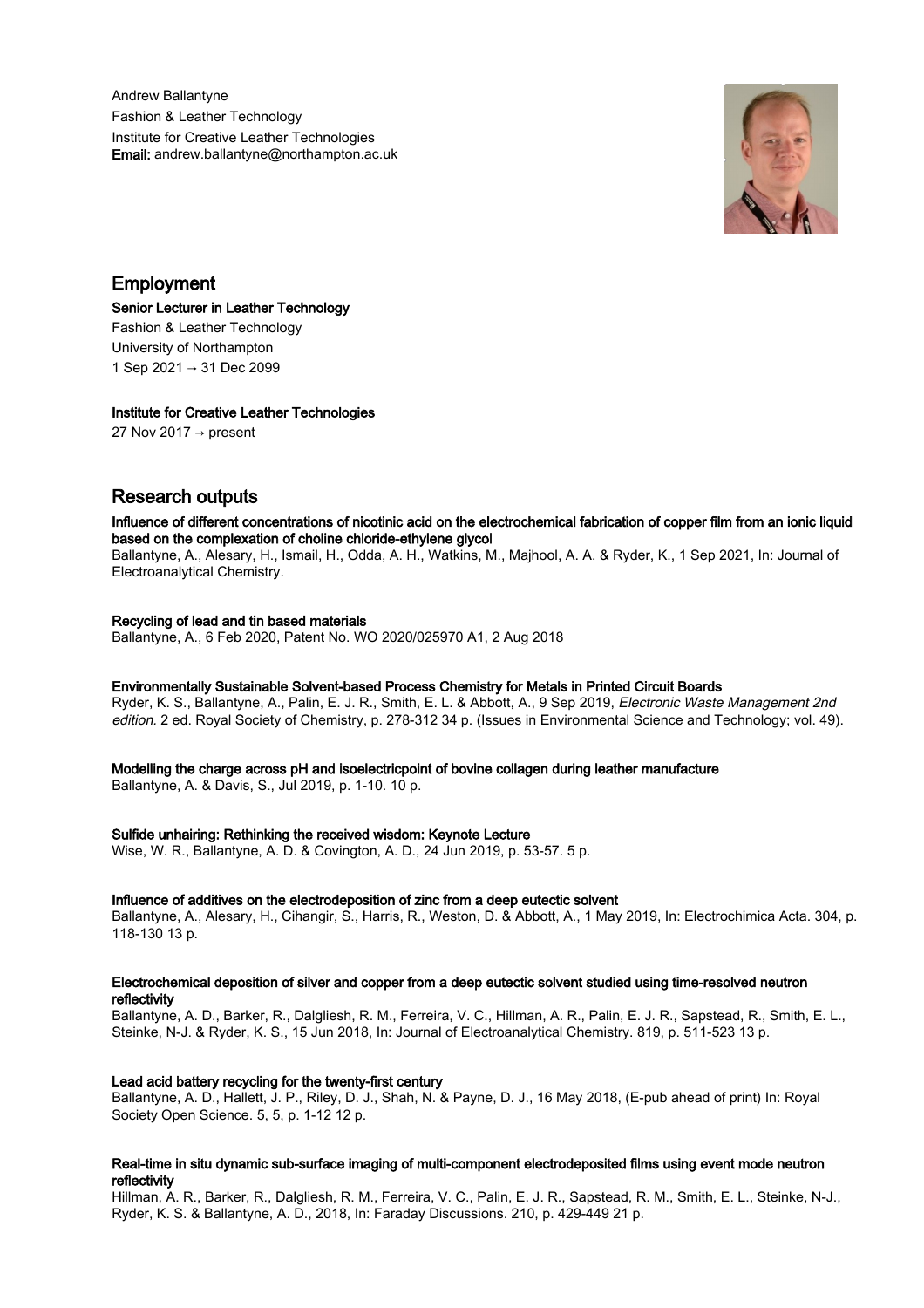# Bright Metal Coatings from Sustainable Electrolytes: The Effect of Molecular Additives on Electrodepositionof Nickel from a Deep Eutectic Solvent

Ballantyne, A., Abbott, A., Harris, R., Juma, J. & Ryder, K. S., 6 Jan 2017, In: Physical Chemistry Chemical Physics. 19, 4 , p. 3219-3231 12 p.

### Solder Flux

Ryder, K. S., Ballantyne, A., Zaleski, C. & Harris, R., 10 Dec 2015, Patent No. WO 2015/185946 Al, 5 Jun 2015, Priority date 6 Jun 2014, Priority No. 1410093.7

#### Electrochemistry and speciation of Au(+) in a deep eutectic solvent: growth and morphology of galvanic immersion coatings

Ballantyne, A., Forrest, G., Frisch, G., Hartley, J. & Ryder, K. S., 27 Oct 2015, (E-pub ahead of print) In: Physical Chemistry Chemical Physics. 17, 45, p. 30540-30550 11 p.

#### A Comparative Study of Nickel Electrodeposition Using Deep Eutectic Solvents and Aqueous Solutions

Ballantyne, A., Abbott, A., Harris, R., Juma, J., Ryder, K. S. & Forrest, G., 18 Jul 2015, (E-pub ahead of print) In: Electrochimica Acta. 176, 10, p. 718-726 9 p.

# Removal of casting defects from CMSX-4® and CMSX-10® alloys by electropolishing in a novel electrolyte: Deep Eutectic **Solvent**

Ballantyne, A., Dsouza, N., Appleton, M., Cook, A., Harris, R. & Ryder, K. S., 29 Aug 2014, p. 1-7. 7 p.

#### Salt modified starch: Sustainable, recyclable plastics

Abbott, A. P., Ballantyne, A., Palenzuela, J., Ryder, K. S. & Wise, W., May 2012, In: Green Chemistry. 14, 05, p. 1302- 1307 6 p.

#### Advanced surface protection for improved reliability PCB systems (ASPIS)

Ballantyne, A., Forrest, G., Goosey, M., Griguceviciene, A., Juodkazyte, J., Kellner, R., Kosenko, A., Ramanauskas, R., Ryder, K., Selskis, A., Tarozaite, R. & Veninga, E., 3 Feb 2012, In: Circuit World. 38, 1

# Do all ionic liquids need organic cations? Characterisation of [AlCl2nAmide]+ AlCl4 and comparison with imidazolium based systems

Ballantyne, A., Abbott, A., Ryder, K. S. & Abood, H., 8 Feb 2011, In: ChemComm. 47, p. 3523-3525 3 p.

#### New polysaccharide-based materials

Ballantyne, A. & Abbott, A., 29 Jun 2010, Patent No. US 2012/0122997 A1, 29 Jun 2010, Priority date 29 Jun 2009, Priority No. 0911172.5

#### Potato packaging

Abbott, A. & Ballantyne, A., 1 Nov 2009, In: Education in Chemistry.

#### Immiscible electrolyte systems based on asymmetric hydrophobic room temperature ionic liquids

Ballantyne, A. D., Brisdon, A. K. & Dryfe, R. A. W., 10 Sep 2008, In: Chemical Communications. 40

# Press/Media

US Patent Issued to UNIVERSITY OF LEICESTER on Nov. 17 for "Solder flux" (British Inventors) Andrew Ballantyne 18/11/20 1 item of Media coverage

Australian Patent Office Grants Patent for 'Solder flux' Andrew Ballantyne